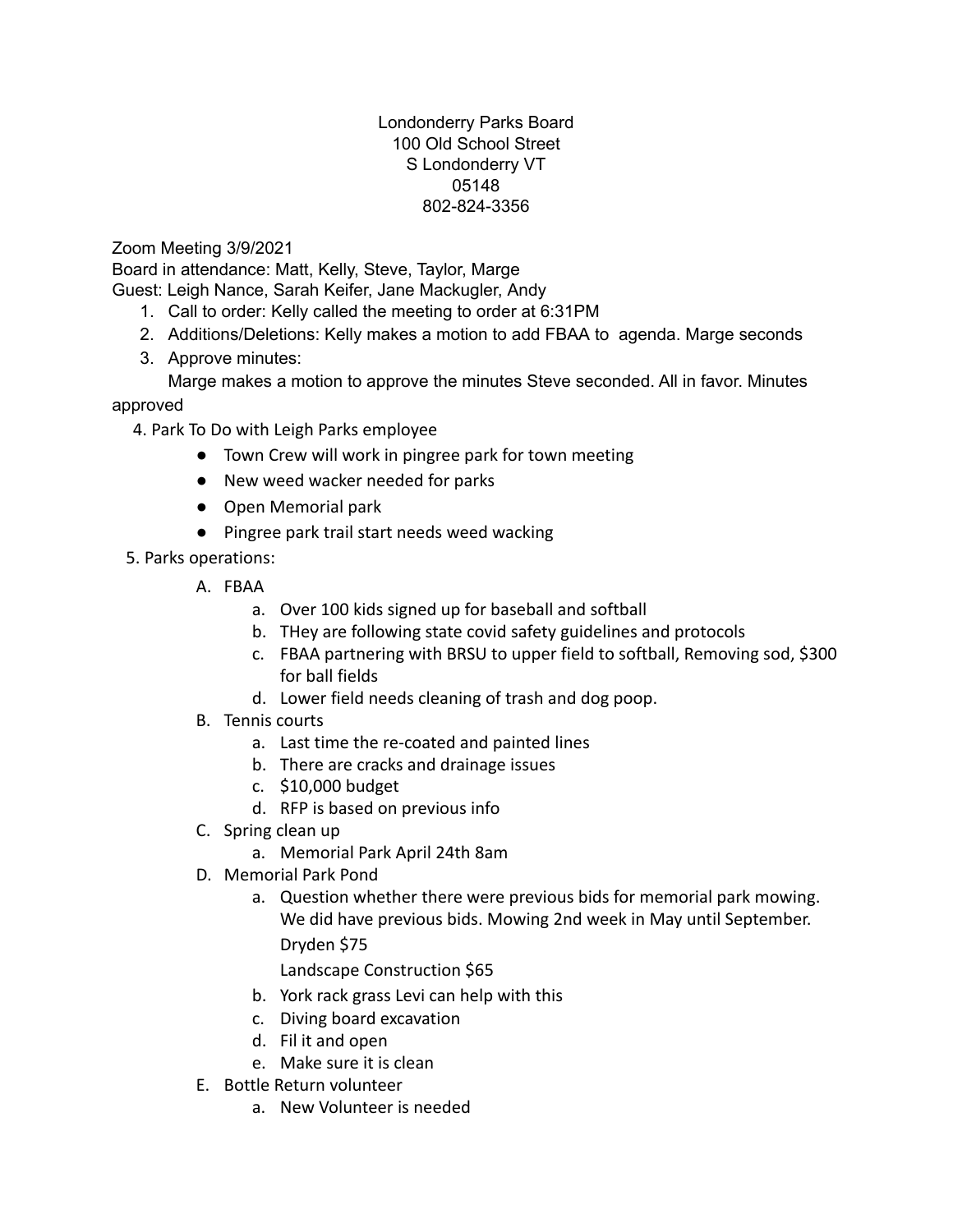b. Elizabeth will ask Pierre

## 6. Ongoing projects:

## a. Music Monday

- i. band status
	- Steve Hartman July 5th \$700 Damn Tall Buildings July 19th \$1,500 Eames Brothers August 2nd \$600 Jes & Jakob August 16th \$800 Saints and Liars August 30th \$1,200 Caleb Elder & Friends September 6th \$500
- ii. budget & fundraising
	- Starts July 5th every other Monday
	- Andy Volunteered to help
	- We have enough for bands with some money left over.
	- We might get same day donations. Let people know they can donate.
	- More Bottle money in June and September
	- Pause on business donations this year.
	- iii. Potential for local Music Night Saturday in the fall.
- b. After the flood planning for Williams Park Nothing to Discuss
- c. One Londonderry recreation task force
	- Martha Dale Chair Currently no plans with parks
- d. Pump track
	- Flood Brook Group met
	- They have no firm plans.
	- They have private trails they want to connect to Flood Brooks existing trails system

They were wondering about the money the town has for the pump track. Board wondered if it was an issue with the School district vs Private. If the money were to be used this way it would need to go to a town vote at a town meeting.

- e. Pickleball courts
	- Now that they are using the Softball Field where would they go.
	- If the tennis courts need to be replaced should we rethink the park
	- Pause on this and everyone think of ideas for pingree park

## 7. Financials

- More electricity
- Band deposits
- 8. Budget
- 9. Adjourn 8:27